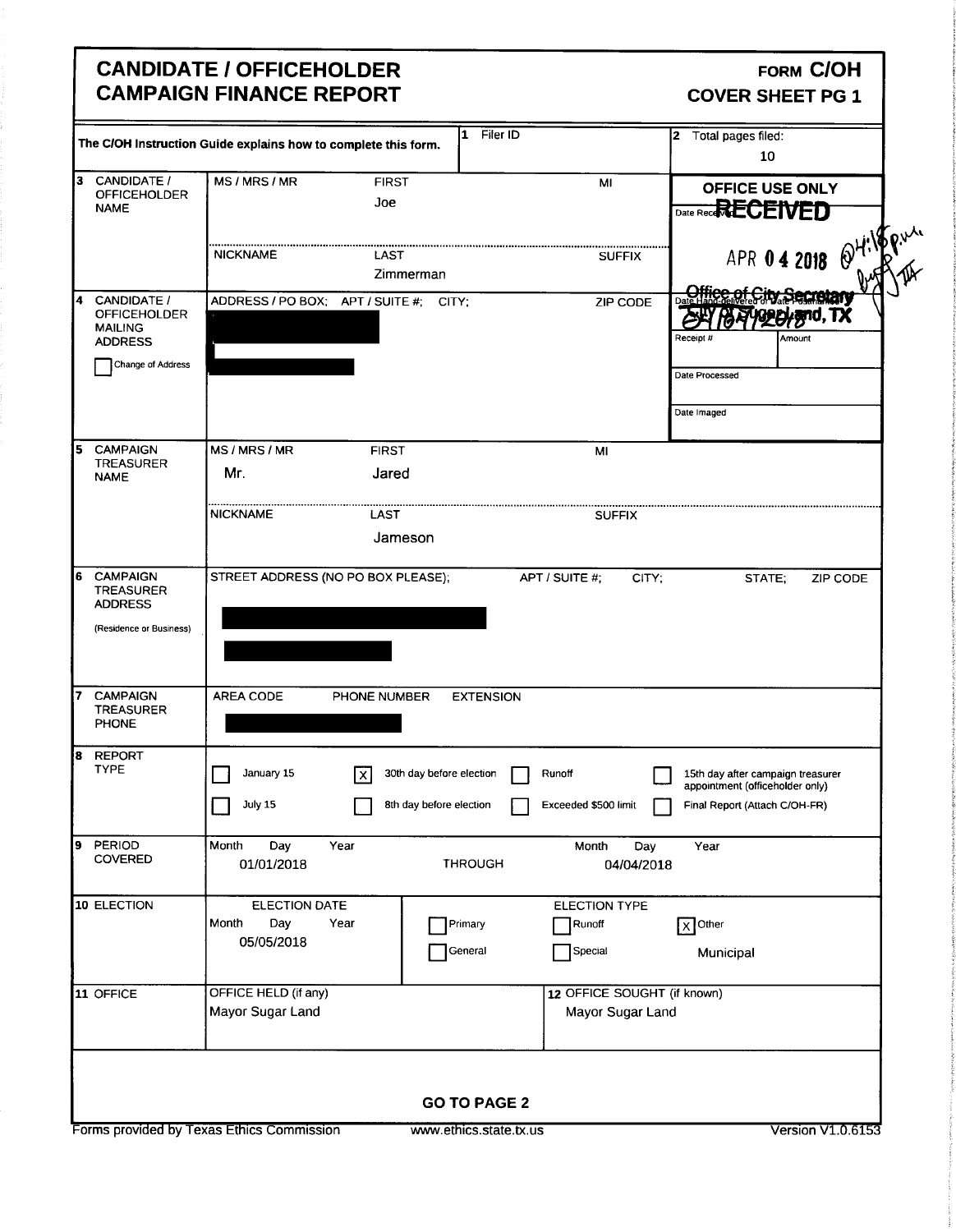### CANDIDATE / OFFICEHOLDER REPORT:<br>SUPPORT & TOTALS COVER SHEET PG 2 **SUPPORT & TOTALS**

| 2 of 10<br>13 C / OH NAME Zimmerman, Joe<br>$14$ Filer ID<br>15 NOTICE<br>This box is for notice of political contributions accepted or political expenditures made by political committees to support the<br><b>FROM</b><br>candidate / officeholder. These expenditures may have been made without the candidate's or officeholder's knowledge or<br>POLITICAL<br>COMMITTEE(S)<br>consent. Candidates and officeholders are required to report this information only if they receive notice of such expenditures.<br>COMMITTEE TYPE COMMITTEE NAME<br>Additional Pages<br>GENERAL<br>COMMITTEE ADDRESS<br>$\Box$ SPECIFIC<br>COMMITTEE CAMPAIGN TREASURER NAME<br>COMMITTEE CAMPAIGN TREASURER ADDRESS<br>16 CONTRIBUTION<br>TOTAL POLITICAL CONTRIBUTIONS OF \$50 OR LESS (OTHER THAN PLEDGES,<br>0.00<br><b>TOTALS</b><br>LOANS, OR GUARANTEES OF LOANS), UNLESS ITEMIZED<br>TOTAL POLITICAL CONTRIBUTIONS<br>4,149.00<br>(OTHER THAN PLEDGES, LOANS, OR GUARANTEES OF LOANS)<br>- - - - - - - - - - - +<br>EXPENDITURE = 13<br>TOTAL POLITICAL EXPENDITURES OF \$100 OR LESS, UNLESS ITEMIZED<br>0.00<br><b>TOTALS</b><br><b>TOTAL POLITICAL EXPENDITURES</b><br>12,765.14<br>$\begin{bmatrix} - & - & - & - & - & - \\ - & \end{bmatrix}$<br>TOTAL POLITICAL CONTRIBUTIONS MAINTAINED AS OF THE LAST DAY OF THE<br>57,860.60<br><b>BALANCE</b><br>REPORTING PERIOD<br>$        +$<br>TOTAL PRINCIPAL AMOUNT OF ALL OUTSTANDING LOANS AS OF THE LAST DAY<br>0.00<br><b>LOAN TOTALS</b><br>OF THE REPORTING PERIOD<br>17 AFFADAVIT<br>$\sim$<br>I swear, or affirm, under perfaity of perjuny, that the accompanying report is<br>true and correst and theliuse and information required to be reported by me<br>under Title is Election Code.<br>THOMAS HERCULES, HARRIS IN<br>Metary 10 # 126517278<br>My Commission Expires<br>May 13, 2020<br><b>PERMIT AND ARRANGEMENT</b><br>Signalitie of Candidate of Catherine Monte<br>AFFIX NOTARY STAMP / SEAL ABOVE<br>Sworn to and subscribed before me, by the said <b>COC</b> R. Zimmerman this the 47H day<br>of <b>April</b> 20 18, to certify which, witness my hand and seal of office.<br>$\rightarrow$<br>Motory Kublic<br>Houses<br>$\frac{1}{\text{square}}$<br>Forms provided by Texas Ethics Commission<br>Version V1.0.6153<br>www.ethics.state.tx.us | <u> Andrews and American and American and American and American and American and American and American and American and American and American and American and American and American and American and American and American and </u><br><b>CANDIDATE / OFFICEHOLDER REPORT:</b><br><b>SUPPORT &amp; TOTALS</b> | FORM C/OH<br><b>COVER SHEET PG 2</b> |
|----------------------------------------------------------------------------------------------------------------------------------------------------------------------------------------------------------------------------------------------------------------------------------------------------------------------------------------------------------------------------------------------------------------------------------------------------------------------------------------------------------------------------------------------------------------------------------------------------------------------------------------------------------------------------------------------------------------------------------------------------------------------------------------------------------------------------------------------------------------------------------------------------------------------------------------------------------------------------------------------------------------------------------------------------------------------------------------------------------------------------------------------------------------------------------------------------------------------------------------------------------------------------------------------------------------------------------------------------------------------------------------------------------------------------------------------------------------------------------------------------------------------------------------------------------------------------------------------------------------------------------------------------------------------------------------------------------------------------------------------------------------------------------------------------------------------------------------------------------------------------------------------------------------------------------------------------------------------------------------------------------------------------------------------------------------------------------------------------------------------------------------------------------------------------------------------------------------------------------------------------------------------------------------------------------------------|----------------------------------------------------------------------------------------------------------------------------------------------------------------------------------------------------------------------------------------------------------------------------------------------------------------|--------------------------------------|
|                                                                                                                                                                                                                                                                                                                                                                                                                                                                                                                                                                                                                                                                                                                                                                                                                                                                                                                                                                                                                                                                                                                                                                                                                                                                                                                                                                                                                                                                                                                                                                                                                                                                                                                                                                                                                                                                                                                                                                                                                                                                                                                                                                                                                                                                                                                      |                                                                                                                                                                                                                                                                                                                |                                      |
|                                                                                                                                                                                                                                                                                                                                                                                                                                                                                                                                                                                                                                                                                                                                                                                                                                                                                                                                                                                                                                                                                                                                                                                                                                                                                                                                                                                                                                                                                                                                                                                                                                                                                                                                                                                                                                                                                                                                                                                                                                                                                                                                                                                                                                                                                                                      |                                                                                                                                                                                                                                                                                                                |                                      |
|                                                                                                                                                                                                                                                                                                                                                                                                                                                                                                                                                                                                                                                                                                                                                                                                                                                                                                                                                                                                                                                                                                                                                                                                                                                                                                                                                                                                                                                                                                                                                                                                                                                                                                                                                                                                                                                                                                                                                                                                                                                                                                                                                                                                                                                                                                                      |                                                                                                                                                                                                                                                                                                                |                                      |
|                                                                                                                                                                                                                                                                                                                                                                                                                                                                                                                                                                                                                                                                                                                                                                                                                                                                                                                                                                                                                                                                                                                                                                                                                                                                                                                                                                                                                                                                                                                                                                                                                                                                                                                                                                                                                                                                                                                                                                                                                                                                                                                                                                                                                                                                                                                      |                                                                                                                                                                                                                                                                                                                |                                      |
|                                                                                                                                                                                                                                                                                                                                                                                                                                                                                                                                                                                                                                                                                                                                                                                                                                                                                                                                                                                                                                                                                                                                                                                                                                                                                                                                                                                                                                                                                                                                                                                                                                                                                                                                                                                                                                                                                                                                                                                                                                                                                                                                                                                                                                                                                                                      |                                                                                                                                                                                                                                                                                                                |                                      |
|                                                                                                                                                                                                                                                                                                                                                                                                                                                                                                                                                                                                                                                                                                                                                                                                                                                                                                                                                                                                                                                                                                                                                                                                                                                                                                                                                                                                                                                                                                                                                                                                                                                                                                                                                                                                                                                                                                                                                                                                                                                                                                                                                                                                                                                                                                                      |                                                                                                                                                                                                                                                                                                                |                                      |
|                                                                                                                                                                                                                                                                                                                                                                                                                                                                                                                                                                                                                                                                                                                                                                                                                                                                                                                                                                                                                                                                                                                                                                                                                                                                                                                                                                                                                                                                                                                                                                                                                                                                                                                                                                                                                                                                                                                                                                                                                                                                                                                                                                                                                                                                                                                      |                                                                                                                                                                                                                                                                                                                |                                      |
|                                                                                                                                                                                                                                                                                                                                                                                                                                                                                                                                                                                                                                                                                                                                                                                                                                                                                                                                                                                                                                                                                                                                                                                                                                                                                                                                                                                                                                                                                                                                                                                                                                                                                                                                                                                                                                                                                                                                                                                                                                                                                                                                                                                                                                                                                                                      |                                                                                                                                                                                                                                                                                                                |                                      |
|                                                                                                                                                                                                                                                                                                                                                                                                                                                                                                                                                                                                                                                                                                                                                                                                                                                                                                                                                                                                                                                                                                                                                                                                                                                                                                                                                                                                                                                                                                                                                                                                                                                                                                                                                                                                                                                                                                                                                                                                                                                                                                                                                                                                                                                                                                                      |                                                                                                                                                                                                                                                                                                                |                                      |
|                                                                                                                                                                                                                                                                                                                                                                                                                                                                                                                                                                                                                                                                                                                                                                                                                                                                                                                                                                                                                                                                                                                                                                                                                                                                                                                                                                                                                                                                                                                                                                                                                                                                                                                                                                                                                                                                                                                                                                                                                                                                                                                                                                                                                                                                                                                      |                                                                                                                                                                                                                                                                                                                |                                      |
|                                                                                                                                                                                                                                                                                                                                                                                                                                                                                                                                                                                                                                                                                                                                                                                                                                                                                                                                                                                                                                                                                                                                                                                                                                                                                                                                                                                                                                                                                                                                                                                                                                                                                                                                                                                                                                                                                                                                                                                                                                                                                                                                                                                                                                                                                                                      |                                                                                                                                                                                                                                                                                                                |                                      |
|                                                                                                                                                                                                                                                                                                                                                                                                                                                                                                                                                                                                                                                                                                                                                                                                                                                                                                                                                                                                                                                                                                                                                                                                                                                                                                                                                                                                                                                                                                                                                                                                                                                                                                                                                                                                                                                                                                                                                                                                                                                                                                                                                                                                                                                                                                                      |                                                                                                                                                                                                                                                                                                                |                                      |
|                                                                                                                                                                                                                                                                                                                                                                                                                                                                                                                                                                                                                                                                                                                                                                                                                                                                                                                                                                                                                                                                                                                                                                                                                                                                                                                                                                                                                                                                                                                                                                                                                                                                                                                                                                                                                                                                                                                                                                                                                                                                                                                                                                                                                                                                                                                      |                                                                                                                                                                                                                                                                                                                |                                      |
|                                                                                                                                                                                                                                                                                                                                                                                                                                                                                                                                                                                                                                                                                                                                                                                                                                                                                                                                                                                                                                                                                                                                                                                                                                                                                                                                                                                                                                                                                                                                                                                                                                                                                                                                                                                                                                                                                                                                                                                                                                                                                                                                                                                                                                                                                                                      |                                                                                                                                                                                                                                                                                                                |                                      |
|                                                                                                                                                                                                                                                                                                                                                                                                                                                                                                                                                                                                                                                                                                                                                                                                                                                                                                                                                                                                                                                                                                                                                                                                                                                                                                                                                                                                                                                                                                                                                                                                                                                                                                                                                                                                                                                                                                                                                                                                                                                                                                                                                                                                                                                                                                                      |                                                                                                                                                                                                                                                                                                                |                                      |
|                                                                                                                                                                                                                                                                                                                                                                                                                                                                                                                                                                                                                                                                                                                                                                                                                                                                                                                                                                                                                                                                                                                                                                                                                                                                                                                                                                                                                                                                                                                                                                                                                                                                                                                                                                                                                                                                                                                                                                                                                                                                                                                                                                                                                                                                                                                      |                                                                                                                                                                                                                                                                                                                |                                      |
|                                                                                                                                                                                                                                                                                                                                                                                                                                                                                                                                                                                                                                                                                                                                                                                                                                                                                                                                                                                                                                                                                                                                                                                                                                                                                                                                                                                                                                                                                                                                                                                                                                                                                                                                                                                                                                                                                                                                                                                                                                                                                                                                                                                                                                                                                                                      |                                                                                                                                                                                                                                                                                                                |                                      |
|                                                                                                                                                                                                                                                                                                                                                                                                                                                                                                                                                                                                                                                                                                                                                                                                                                                                                                                                                                                                                                                                                                                                                                                                                                                                                                                                                                                                                                                                                                                                                                                                                                                                                                                                                                                                                                                                                                                                                                                                                                                                                                                                                                                                                                                                                                                      |                                                                                                                                                                                                                                                                                                                |                                      |
|                                                                                                                                                                                                                                                                                                                                                                                                                                                                                                                                                                                                                                                                                                                                                                                                                                                                                                                                                                                                                                                                                                                                                                                                                                                                                                                                                                                                                                                                                                                                                                                                                                                                                                                                                                                                                                                                                                                                                                                                                                                                                                                                                                                                                                                                                                                      |                                                                                                                                                                                                                                                                                                                |                                      |
|                                                                                                                                                                                                                                                                                                                                                                                                                                                                                                                                                                                                                                                                                                                                                                                                                                                                                                                                                                                                                                                                                                                                                                                                                                                                                                                                                                                                                                                                                                                                                                                                                                                                                                                                                                                                                                                                                                                                                                                                                                                                                                                                                                                                                                                                                                                      |                                                                                                                                                                                                                                                                                                                |                                      |
|                                                                                                                                                                                                                                                                                                                                                                                                                                                                                                                                                                                                                                                                                                                                                                                                                                                                                                                                                                                                                                                                                                                                                                                                                                                                                                                                                                                                                                                                                                                                                                                                                                                                                                                                                                                                                                                                                                                                                                                                                                                                                                                                                                                                                                                                                                                      |                                                                                                                                                                                                                                                                                                                |                                      |
|                                                                                                                                                                                                                                                                                                                                                                                                                                                                                                                                                                                                                                                                                                                                                                                                                                                                                                                                                                                                                                                                                                                                                                                                                                                                                                                                                                                                                                                                                                                                                                                                                                                                                                                                                                                                                                                                                                                                                                                                                                                                                                                                                                                                                                                                                                                      |                                                                                                                                                                                                                                                                                                                |                                      |
|                                                                                                                                                                                                                                                                                                                                                                                                                                                                                                                                                                                                                                                                                                                                                                                                                                                                                                                                                                                                                                                                                                                                                                                                                                                                                                                                                                                                                                                                                                                                                                                                                                                                                                                                                                                                                                                                                                                                                                                                                                                                                                                                                                                                                                                                                                                      |                                                                                                                                                                                                                                                                                                                |                                      |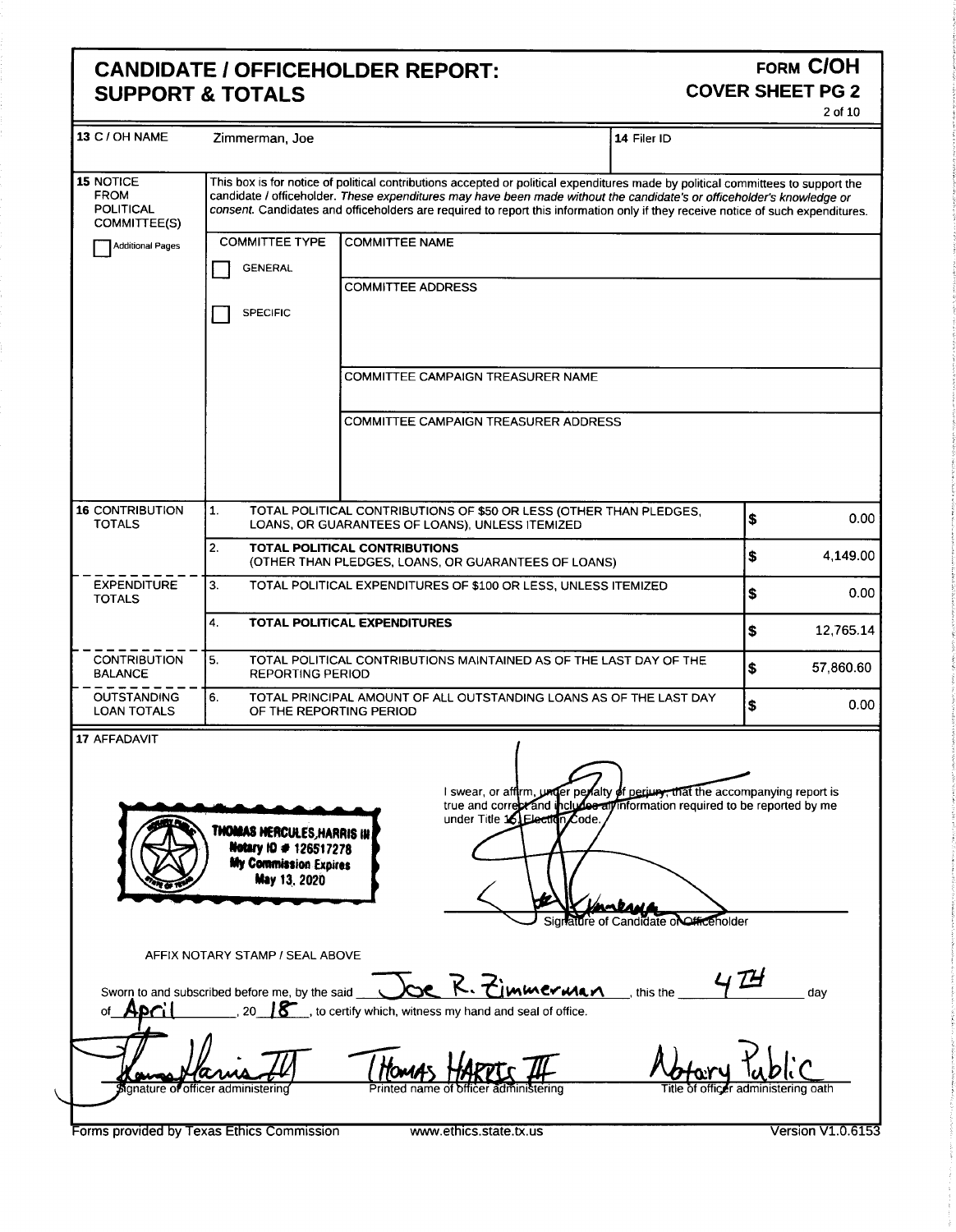# SUBTOTALS - C/OH FORM COH

# COVER SHEET PG 3

3of10

| 19 Filer ID<br>SUBTOTAL AMOUNT<br> \$ |                                                                                                                                                                                                                                                                                                 |
|---------------------------------------|-------------------------------------------------------------------------------------------------------------------------------------------------------------------------------------------------------------------------------------------------------------------------------------------------|
|                                       |                                                                                                                                                                                                                                                                                                 |
|                                       |                                                                                                                                                                                                                                                                                                 |
|                                       | 3,650.00                                                                                                                                                                                                                                                                                        |
| \$                                    | 499.00                                                                                                                                                                                                                                                                                          |
| \$                                    |                                                                                                                                                                                                                                                                                                 |
| \$                                    |                                                                                                                                                                                                                                                                                                 |
| \$                                    | 12,765.14                                                                                                                                                                                                                                                                                       |
| \$                                    |                                                                                                                                                                                                                                                                                                 |
| \$                                    |                                                                                                                                                                                                                                                                                                 |
| \$                                    |                                                                                                                                                                                                                                                                                                 |
| S                                     |                                                                                                                                                                                                                                                                                                 |
| \$                                    |                                                                                                                                                                                                                                                                                                 |
| \$                                    |                                                                                                                                                                                                                                                                                                 |
| \$                                    |                                                                                                                                                                                                                                                                                                 |
|                                       |                                                                                                                                                                                                                                                                                                 |
|                                       | SCHEDULE F3: PURCHASE OF INVESTMENTS FROM POLITICAL CONTRIBUTIONS<br>SCHEDULE H: PAYMENT FROM POLITICAL CONTRIBUTIONS TO A BUSINESS OF C/OH<br>SCHEDULE 1: NON-POLITICAL EXPENDITURES FROM POLITICAL CONTRIBUTIONS<br>SCHEDULE K: INTEREST, CREDITS, GAINS, REFUNDS, AND CONTRIBUTIONS RETURNED |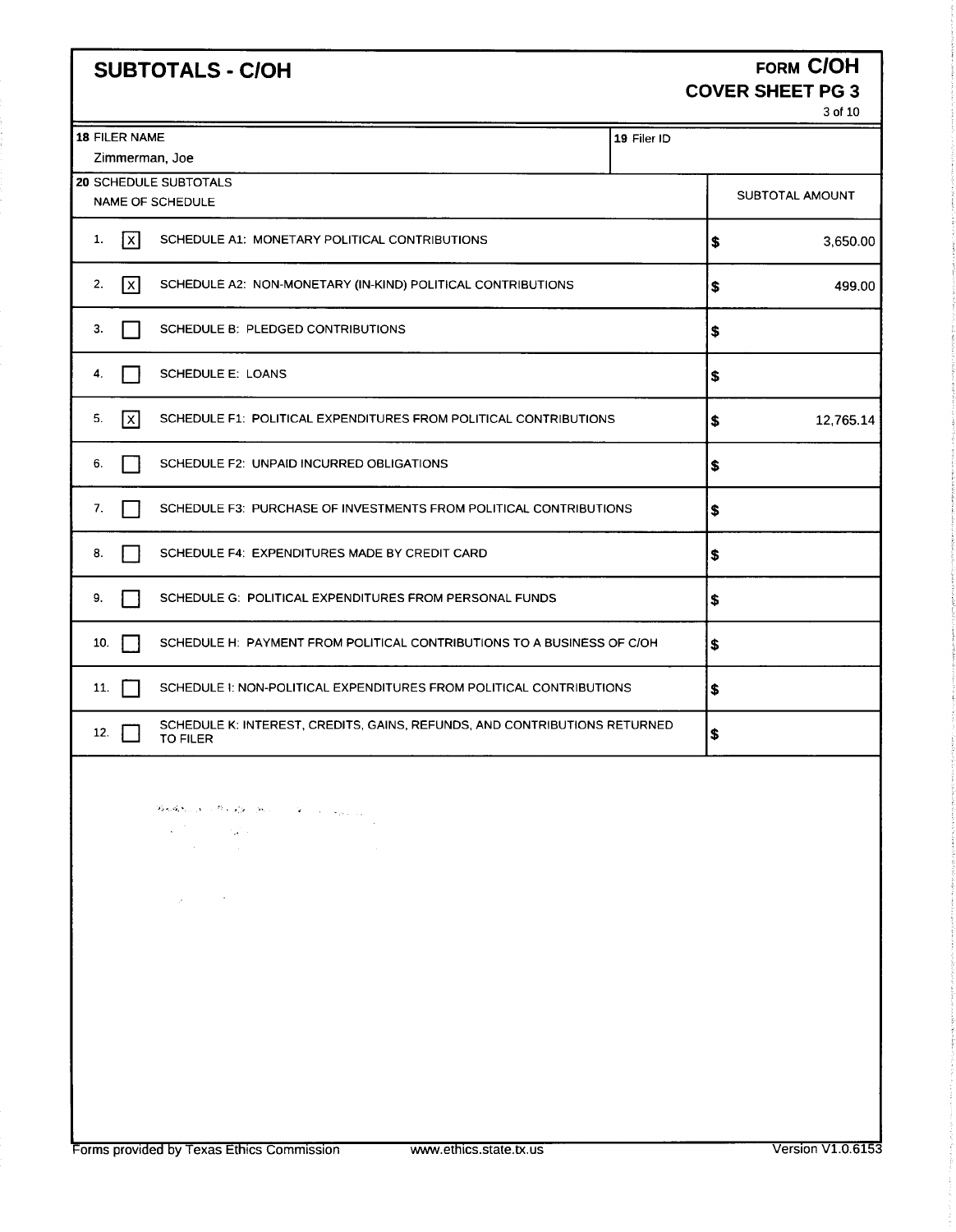# MONETARY POLITICAL CONTRIBUTIONS

SCHEDULE A1

| 1 Total pages Schedule A1:<br>The Instruction Guide explains how to complete this form.<br>Sch: 1/3 Rpt: 4/10<br>2 FILER NAME<br>3 Filer ID<br>Zimmerman, Joe<br>4 Date<br>5 Full name of contributor<br>out-of-state PAC (ID#:<br>7 Amount of Contribution (\$)<br>$\lambda$<br>02/27/2018<br>Atkinson, Dana C. (Mr.)<br>\$100.00<br>6 Contributor address; City; State; Zip Code<br>8 Principal occupation / Job title (See Instructions)<br>9 Employer (See Instructions)<br>Principal<br><b>Anson Aviation</b><br>Date<br>Full name of contributor<br>out-of-state PAC (ID#: 2000)<br>Amount of Contribution (\$)<br>$\rightarrow$<br>01/25/2018<br>Doyle, Earl (Mr.)<br>\$50.00<br>Contributor address; City; State; Zip Code<br>Principal occupation / Job title (See Instructions)<br><b>Employer (See Instructions)</b><br>Full name of contributor<br>Date<br>out-of-state PAC (ID#:<br>Amount of Contribution (\$)<br>01/24/2018<br>Ford, Steve (Mr.)<br>\$1,000.00<br>Contributor address; City; State; Zip Code<br>Principal occupation / Job title (See Instructions)<br><b>Employer (See Instructions)</b><br><b>Real Estate</b><br>Resolution Inc.<br>Full name of contributor<br>Date<br>Amount of Contribution (\$)<br>out-of-state PAC (ID#:<br>03/05/2018<br>Hall, J Craig (Mr.)<br>\$200.00<br>Contributor address; City; State; Zip Code<br>Principal occupation / Job title (See Instructions)<br><b>Employer (See Instructions)</b><br>Full name of contributor<br>Date<br>Amount of Contribution (\$)<br>out-of-state PAC (ID#:<br>$\lambda$<br>03/28/2018<br>\$250.00<br>Janik, Mark (Mr.)<br>Contributor address; City; State; Zip Code<br>Principal occupation / Job title (See Instructions)<br><b>Employer (See Instructions)</b><br><b>Real Estate</b><br><b>Gromax Development</b> |  |  |  |  |
|-------------------------------------------------------------------------------------------------------------------------------------------------------------------------------------------------------------------------------------------------------------------------------------------------------------------------------------------------------------------------------------------------------------------------------------------------------------------------------------------------------------------------------------------------------------------------------------------------------------------------------------------------------------------------------------------------------------------------------------------------------------------------------------------------------------------------------------------------------------------------------------------------------------------------------------------------------------------------------------------------------------------------------------------------------------------------------------------------------------------------------------------------------------------------------------------------------------------------------------------------------------------------------------------------------------------------------------------------------------------------------------------------------------------------------------------------------------------------------------------------------------------------------------------------------------------------------------------------------------------------------------------------------------------------------------------------------------------------------------------------------------------------------------------------------------------|--|--|--|--|
|                                                                                                                                                                                                                                                                                                                                                                                                                                                                                                                                                                                                                                                                                                                                                                                                                                                                                                                                                                                                                                                                                                                                                                                                                                                                                                                                                                                                                                                                                                                                                                                                                                                                                                                                                                                                                   |  |  |  |  |
|                                                                                                                                                                                                                                                                                                                                                                                                                                                                                                                                                                                                                                                                                                                                                                                                                                                                                                                                                                                                                                                                                                                                                                                                                                                                                                                                                                                                                                                                                                                                                                                                                                                                                                                                                                                                                   |  |  |  |  |
|                                                                                                                                                                                                                                                                                                                                                                                                                                                                                                                                                                                                                                                                                                                                                                                                                                                                                                                                                                                                                                                                                                                                                                                                                                                                                                                                                                                                                                                                                                                                                                                                                                                                                                                                                                                                                   |  |  |  |  |
|                                                                                                                                                                                                                                                                                                                                                                                                                                                                                                                                                                                                                                                                                                                                                                                                                                                                                                                                                                                                                                                                                                                                                                                                                                                                                                                                                                                                                                                                                                                                                                                                                                                                                                                                                                                                                   |  |  |  |  |
|                                                                                                                                                                                                                                                                                                                                                                                                                                                                                                                                                                                                                                                                                                                                                                                                                                                                                                                                                                                                                                                                                                                                                                                                                                                                                                                                                                                                                                                                                                                                                                                                                                                                                                                                                                                                                   |  |  |  |  |
|                                                                                                                                                                                                                                                                                                                                                                                                                                                                                                                                                                                                                                                                                                                                                                                                                                                                                                                                                                                                                                                                                                                                                                                                                                                                                                                                                                                                                                                                                                                                                                                                                                                                                                                                                                                                                   |  |  |  |  |
|                                                                                                                                                                                                                                                                                                                                                                                                                                                                                                                                                                                                                                                                                                                                                                                                                                                                                                                                                                                                                                                                                                                                                                                                                                                                                                                                                                                                                                                                                                                                                                                                                                                                                                                                                                                                                   |  |  |  |  |
|                                                                                                                                                                                                                                                                                                                                                                                                                                                                                                                                                                                                                                                                                                                                                                                                                                                                                                                                                                                                                                                                                                                                                                                                                                                                                                                                                                                                                                                                                                                                                                                                                                                                                                                                                                                                                   |  |  |  |  |
|                                                                                                                                                                                                                                                                                                                                                                                                                                                                                                                                                                                                                                                                                                                                                                                                                                                                                                                                                                                                                                                                                                                                                                                                                                                                                                                                                                                                                                                                                                                                                                                                                                                                                                                                                                                                                   |  |  |  |  |
|                                                                                                                                                                                                                                                                                                                                                                                                                                                                                                                                                                                                                                                                                                                                                                                                                                                                                                                                                                                                                                                                                                                                                                                                                                                                                                                                                                                                                                                                                                                                                                                                                                                                                                                                                                                                                   |  |  |  |  |
|                                                                                                                                                                                                                                                                                                                                                                                                                                                                                                                                                                                                                                                                                                                                                                                                                                                                                                                                                                                                                                                                                                                                                                                                                                                                                                                                                                                                                                                                                                                                                                                                                                                                                                                                                                                                                   |  |  |  |  |
|                                                                                                                                                                                                                                                                                                                                                                                                                                                                                                                                                                                                                                                                                                                                                                                                                                                                                                                                                                                                                                                                                                                                                                                                                                                                                                                                                                                                                                                                                                                                                                                                                                                                                                                                                                                                                   |  |  |  |  |
|                                                                                                                                                                                                                                                                                                                                                                                                                                                                                                                                                                                                                                                                                                                                                                                                                                                                                                                                                                                                                                                                                                                                                                                                                                                                                                                                                                                                                                                                                                                                                                                                                                                                                                                                                                                                                   |  |  |  |  |
|                                                                                                                                                                                                                                                                                                                                                                                                                                                                                                                                                                                                                                                                                                                                                                                                                                                                                                                                                                                                                                                                                                                                                                                                                                                                                                                                                                                                                                                                                                                                                                                                                                                                                                                                                                                                                   |  |  |  |  |
|                                                                                                                                                                                                                                                                                                                                                                                                                                                                                                                                                                                                                                                                                                                                                                                                                                                                                                                                                                                                                                                                                                                                                                                                                                                                                                                                                                                                                                                                                                                                                                                                                                                                                                                                                                                                                   |  |  |  |  |
|                                                                                                                                                                                                                                                                                                                                                                                                                                                                                                                                                                                                                                                                                                                                                                                                                                                                                                                                                                                                                                                                                                                                                                                                                                                                                                                                                                                                                                                                                                                                                                                                                                                                                                                                                                                                                   |  |  |  |  |
|                                                                                                                                                                                                                                                                                                                                                                                                                                                                                                                                                                                                                                                                                                                                                                                                                                                                                                                                                                                                                                                                                                                                                                                                                                                                                                                                                                                                                                                                                                                                                                                                                                                                                                                                                                                                                   |  |  |  |  |
|                                                                                                                                                                                                                                                                                                                                                                                                                                                                                                                                                                                                                                                                                                                                                                                                                                                                                                                                                                                                                                                                                                                                                                                                                                                                                                                                                                                                                                                                                                                                                                                                                                                                                                                                                                                                                   |  |  |  |  |
|                                                                                                                                                                                                                                                                                                                                                                                                                                                                                                                                                                                                                                                                                                                                                                                                                                                                                                                                                                                                                                                                                                                                                                                                                                                                                                                                                                                                                                                                                                                                                                                                                                                                                                                                                                                                                   |  |  |  |  |
|                                                                                                                                                                                                                                                                                                                                                                                                                                                                                                                                                                                                                                                                                                                                                                                                                                                                                                                                                                                                                                                                                                                                                                                                                                                                                                                                                                                                                                                                                                                                                                                                                                                                                                                                                                                                                   |  |  |  |  |
|                                                                                                                                                                                                                                                                                                                                                                                                                                                                                                                                                                                                                                                                                                                                                                                                                                                                                                                                                                                                                                                                                                                                                                                                                                                                                                                                                                                                                                                                                                                                                                                                                                                                                                                                                                                                                   |  |  |  |  |
|                                                                                                                                                                                                                                                                                                                                                                                                                                                                                                                                                                                                                                                                                                                                                                                                                                                                                                                                                                                                                                                                                                                                                                                                                                                                                                                                                                                                                                                                                                                                                                                                                                                                                                                                                                                                                   |  |  |  |  |
|                                                                                                                                                                                                                                                                                                                                                                                                                                                                                                                                                                                                                                                                                                                                                                                                                                                                                                                                                                                                                                                                                                                                                                                                                                                                                                                                                                                                                                                                                                                                                                                                                                                                                                                                                                                                                   |  |  |  |  |
|                                                                                                                                                                                                                                                                                                                                                                                                                                                                                                                                                                                                                                                                                                                                                                                                                                                                                                                                                                                                                                                                                                                                                                                                                                                                                                                                                                                                                                                                                                                                                                                                                                                                                                                                                                                                                   |  |  |  |  |
|                                                                                                                                                                                                                                                                                                                                                                                                                                                                                                                                                                                                                                                                                                                                                                                                                                                                                                                                                                                                                                                                                                                                                                                                                                                                                                                                                                                                                                                                                                                                                                                                                                                                                                                                                                                                                   |  |  |  |  |
|                                                                                                                                                                                                                                                                                                                                                                                                                                                                                                                                                                                                                                                                                                                                                                                                                                                                                                                                                                                                                                                                                                                                                                                                                                                                                                                                                                                                                                                                                                                                                                                                                                                                                                                                                                                                                   |  |  |  |  |
|                                                                                                                                                                                                                                                                                                                                                                                                                                                                                                                                                                                                                                                                                                                                                                                                                                                                                                                                                                                                                                                                                                                                                                                                                                                                                                                                                                                                                                                                                                                                                                                                                                                                                                                                                                                                                   |  |  |  |  |
|                                                                                                                                                                                                                                                                                                                                                                                                                                                                                                                                                                                                                                                                                                                                                                                                                                                                                                                                                                                                                                                                                                                                                                                                                                                                                                                                                                                                                                                                                                                                                                                                                                                                                                                                                                                                                   |  |  |  |  |
|                                                                                                                                                                                                                                                                                                                                                                                                                                                                                                                                                                                                                                                                                                                                                                                                                                                                                                                                                                                                                                                                                                                                                                                                                                                                                                                                                                                                                                                                                                                                                                                                                                                                                                                                                                                                                   |  |  |  |  |
|                                                                                                                                                                                                                                                                                                                                                                                                                                                                                                                                                                                                                                                                                                                                                                                                                                                                                                                                                                                                                                                                                                                                                                                                                                                                                                                                                                                                                                                                                                                                                                                                                                                                                                                                                                                                                   |  |  |  |  |
|                                                                                                                                                                                                                                                                                                                                                                                                                                                                                                                                                                                                                                                                                                                                                                                                                                                                                                                                                                                                                                                                                                                                                                                                                                                                                                                                                                                                                                                                                                                                                                                                                                                                                                                                                                                                                   |  |  |  |  |
|                                                                                                                                                                                                                                                                                                                                                                                                                                                                                                                                                                                                                                                                                                                                                                                                                                                                                                                                                                                                                                                                                                                                                                                                                                                                                                                                                                                                                                                                                                                                                                                                                                                                                                                                                                                                                   |  |  |  |  |
|                                                                                                                                                                                                                                                                                                                                                                                                                                                                                                                                                                                                                                                                                                                                                                                                                                                                                                                                                                                                                                                                                                                                                                                                                                                                                                                                                                                                                                                                                                                                                                                                                                                                                                                                                                                                                   |  |  |  |  |
|                                                                                                                                                                                                                                                                                                                                                                                                                                                                                                                                                                                                                                                                                                                                                                                                                                                                                                                                                                                                                                                                                                                                                                                                                                                                                                                                                                                                                                                                                                                                                                                                                                                                                                                                                                                                                   |  |  |  |  |
|                                                                                                                                                                                                                                                                                                                                                                                                                                                                                                                                                                                                                                                                                                                                                                                                                                                                                                                                                                                                                                                                                                                                                                                                                                                                                                                                                                                                                                                                                                                                                                                                                                                                                                                                                                                                                   |  |  |  |  |
|                                                                                                                                                                                                                                                                                                                                                                                                                                                                                                                                                                                                                                                                                                                                                                                                                                                                                                                                                                                                                                                                                                                                                                                                                                                                                                                                                                                                                                                                                                                                                                                                                                                                                                                                                                                                                   |  |  |  |  |
|                                                                                                                                                                                                                                                                                                                                                                                                                                                                                                                                                                                                                                                                                                                                                                                                                                                                                                                                                                                                                                                                                                                                                                                                                                                                                                                                                                                                                                                                                                                                                                                                                                                                                                                                                                                                                   |  |  |  |  |
|                                                                                                                                                                                                                                                                                                                                                                                                                                                                                                                                                                                                                                                                                                                                                                                                                                                                                                                                                                                                                                                                                                                                                                                                                                                                                                                                                                                                                                                                                                                                                                                                                                                                                                                                                                                                                   |  |  |  |  |
|                                                                                                                                                                                                                                                                                                                                                                                                                                                                                                                                                                                                                                                                                                                                                                                                                                                                                                                                                                                                                                                                                                                                                                                                                                                                                                                                                                                                                                                                                                                                                                                                                                                                                                                                                                                                                   |  |  |  |  |
|                                                                                                                                                                                                                                                                                                                                                                                                                                                                                                                                                                                                                                                                                                                                                                                                                                                                                                                                                                                                                                                                                                                                                                                                                                                                                                                                                                                                                                                                                                                                                                                                                                                                                                                                                                                                                   |  |  |  |  |
|                                                                                                                                                                                                                                                                                                                                                                                                                                                                                                                                                                                                                                                                                                                                                                                                                                                                                                                                                                                                                                                                                                                                                                                                                                                                                                                                                                                                                                                                                                                                                                                                                                                                                                                                                                                                                   |  |  |  |  |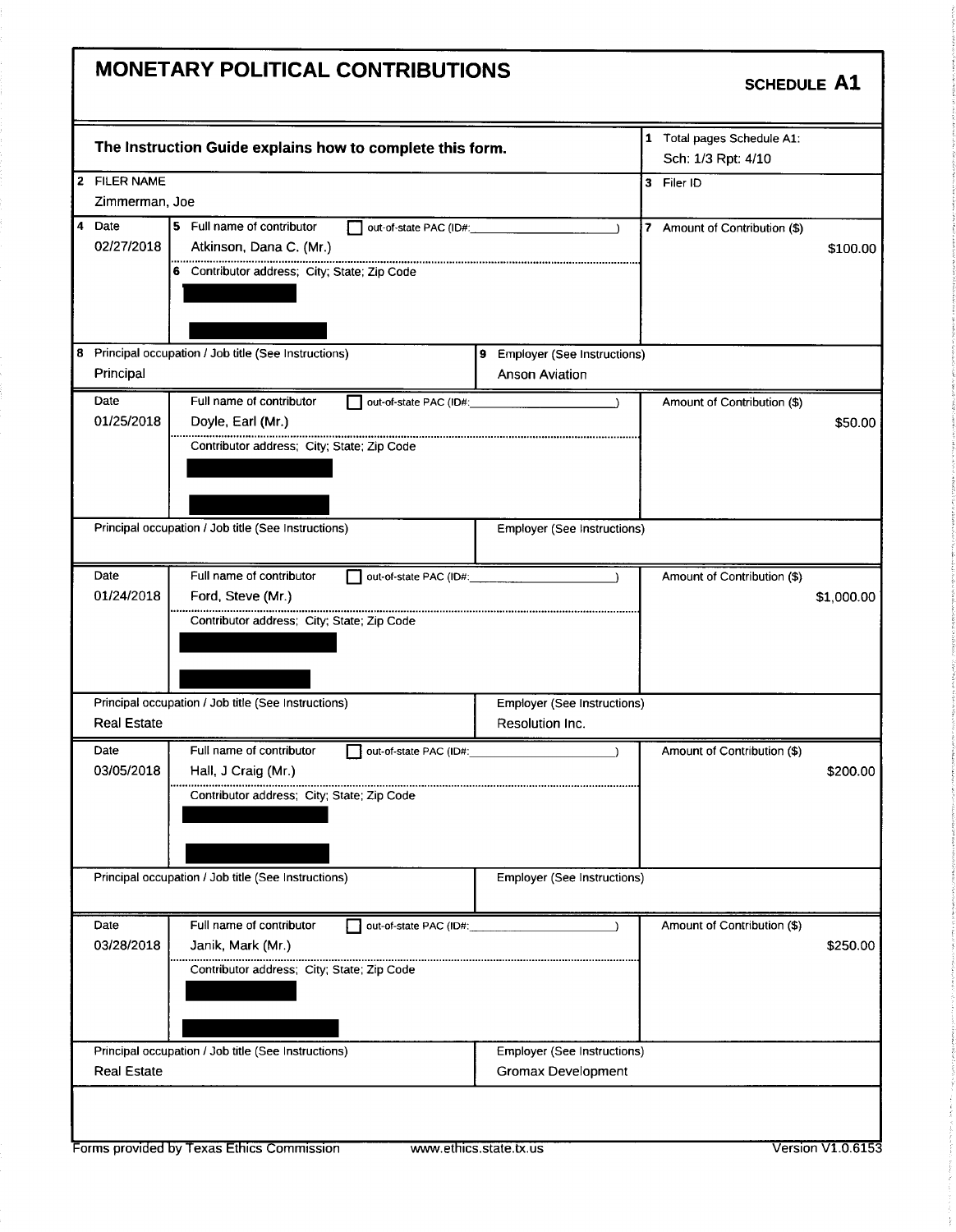# MONETARY POLITICAL CONTRIBUTIONS

#### SCHEDULE A1

|                      | The Instruction Guide explains how to complete this form.                     |                                       | 1 Total pages Schedule A1:<br>Sch: 2/3 Rpt: 5/10 |                   |
|----------------------|-------------------------------------------------------------------------------|---------------------------------------|--------------------------------------------------|-------------------|
| 2 FILER NAME         |                                                                               |                                       | 3 Filer ID                                       |                   |
| Zimmerman, Joe       |                                                                               |                                       |                                                  |                   |
| 4 Date<br>02/13/2018 | 5 Full name of contributor<br>out-of-state PAC (ID#:<br>Payne Sr., Hugh (Mr.) |                                       | 7 Amount of Contribution (\$)                    | \$200.00          |
|                      | 6 Contributor address; City; State; Zip Code                                  |                                       |                                                  |                   |
|                      | 8 Principal occupation / Job title (See Instructions)                         | 9 Employer (See Instructions)         |                                                  |                   |
| Principal            |                                                                               | O.S. Interior Systems, Inc.           |                                                  |                   |
| Date                 | Full name of contributor                                                      |                                       | Amount of Contribution (\$)                      |                   |
| 01/06/2018           | Rupe, Ronald (Mr.)                                                            |                                       |                                                  | \$25.00           |
|                      | Contributor address; City; State; Zip Code                                    |                                       |                                                  |                   |
|                      |                                                                               |                                       |                                                  |                   |
|                      |                                                                               |                                       |                                                  |                   |
|                      |                                                                               |                                       |                                                  |                   |
|                      | Principal occupation / Job title (See Instructions)                           | Employer (See Instructions)           |                                                  |                   |
|                      |                                                                               |                                       |                                                  |                   |
| Date                 | Full name of contributor                                                      |                                       | Amount of Contribution (\$)                      |                   |
| 03/13/2018           | Rupe, Ronald (Mr.)                                                            |                                       |                                                  | \$25.00           |
|                      |                                                                               |                                       |                                                  |                   |
|                      | Contributor address; City; State; Zip Code                                    |                                       |                                                  |                   |
|                      | Principal occupation / Job title (See Instructions)                           | <b>Employer (See Instructions)</b>    |                                                  |                   |
| Date                 | Full name of contributor<br>out-of-state PAC (ID#:                            |                                       | Amount of Contribution (\$)                      |                   |
| 02/06/2018           | Sander, D. W. (Mr.)                                                           |                                       |                                                  | \$500.00          |
|                      | Contributor address; City; State; Zip Code                                    |                                       |                                                  |                   |
|                      |                                                                               |                                       |                                                  |                   |
|                      | Principal occupation / Job title (See Instructions)                           | <b>Employer (See Instructions)</b>    |                                                  |                   |
| Principal            |                                                                               | <b>Sander Engineering Corporation</b> |                                                  |                   |
| Date                 | Full name of contributor<br>out-of-state PAC (ID#:                            |                                       | Amount of Contribution (\$)                      |                   |
| 02/26/2018           | Schwartz, Page & Harding, L.L.P.                                              |                                       |                                                  | \$500.00          |
|                      |                                                                               |                                       |                                                  |                   |
|                      | Contributor address: City; State; Zip Code                                    |                                       |                                                  |                   |
|                      | Principal occupation / Job title (See Instructions)                           | <b>Employer (See Instructions)</b>    |                                                  |                   |
|                      |                                                                               |                                       |                                                  |                   |
|                      |                                                                               |                                       |                                                  |                   |
|                      |                                                                               |                                       |                                                  |                   |
|                      |                                                                               |                                       |                                                  | Version V1.0.6153 |
|                      | Forms provided by Texas Ethics Commission                                     | www.ethics.state.tx.us                |                                                  |                   |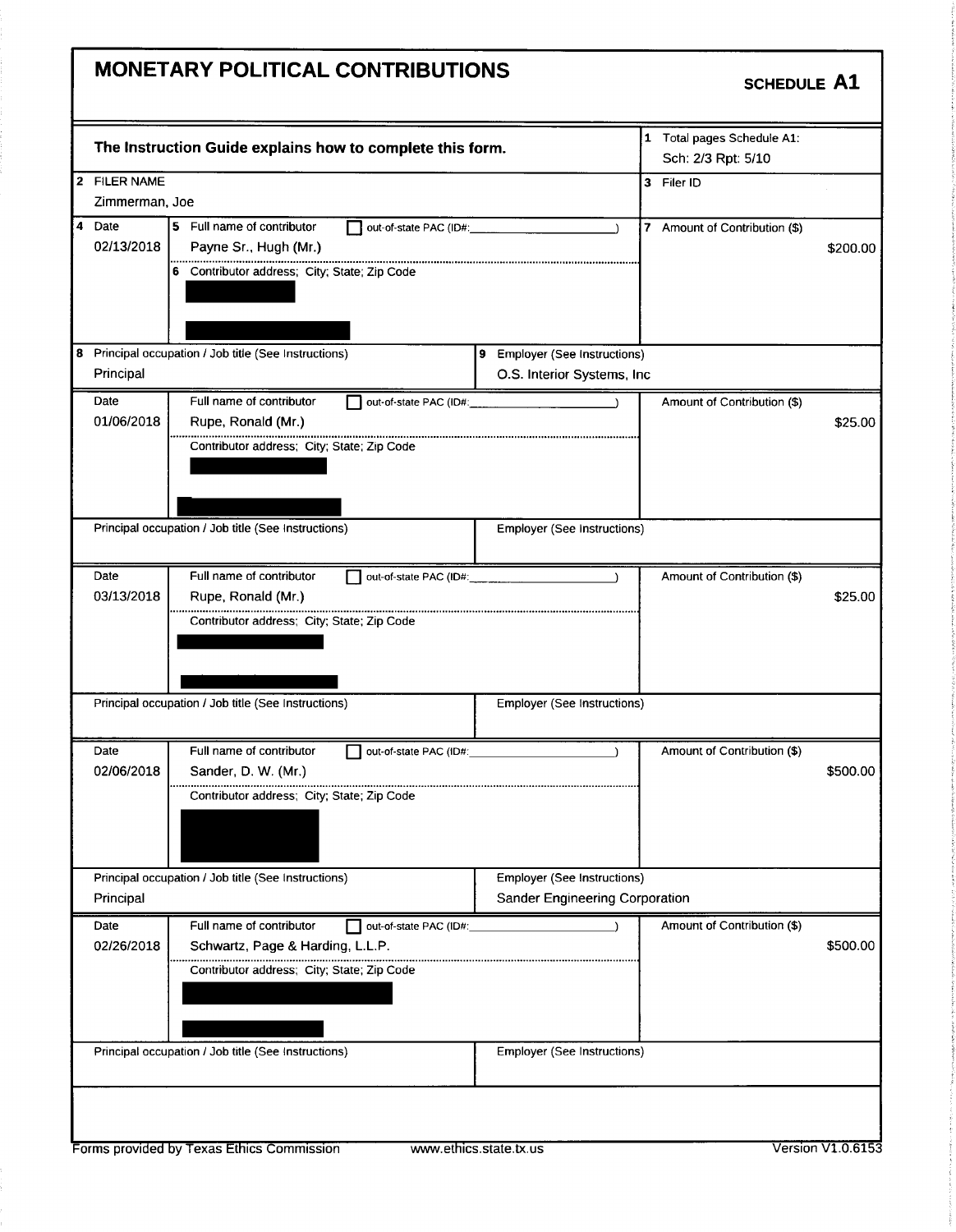#### MONETARY POLITICAL CONTRIBUTIONS

### SCHEDULE A1

|                      | The Instruction Guide explains how to complete this form. |                |                                    | 1 Total pages Schedule A1:<br>Sch: 3/3 Rpt: 6/10 |          |
|----------------------|-----------------------------------------------------------|----------------|------------------------------------|--------------------------------------------------|----------|
| 2 FILER NAME         |                                                           |                |                                    | 3 Filer ID                                       |          |
|                      | Zimmerman, Joe                                            |                |                                    |                                                  |          |
| 4 Date<br>02/05/2018 | 5 Full name of contributor<br>Steidley, K (Mr.)           |                | $\Delta$                           | 7 Amount of Contribution (\$)                    | \$200.00 |
|                      | 6 Contributor address; City; State; Zip Code              |                |                                    |                                                  |          |
|                      | 8 Principal occupation / Job title (See Instructions)     |                | 9 Employer (See Instructions)      |                                                  |          |
| <b>Real Estate</b>   |                                                           |                |                                    |                                                  |          |
| Date                 | Full name of contributor                                  |                | $\rightarrow$                      | Amount of Contribution (\$)                      |          |
| 02/23/2018           | Vannucci, Rigo (Mr.)                                      |                |                                    |                                                  | \$100.00 |
|                      | Contributor address; City; State; Zip Code                |                |                                    |                                                  |          |
|                      | Principal occupation / Job title (See Instructions)       |                | <b>Employer (See Instructions)</b> |                                                  |          |
| Date                 | Full name of contributor                                  | $\blacksquare$ |                                    | Amount of Contribution (\$)                      |          |
|                      |                                                           |                |                                    |                                                  |          |
| 02/23/2018           | Wilford, Dan (Mr.)                                        |                |                                    |                                                  | \$500.00 |
|                      | Contributor address; City; State; Zip Code                |                |                                    |                                                  |          |
|                      | Principal occupation / Job title (See Instructions)       |                | <b>Employer (See Instructions)</b> |                                                  |          |
| Healthcare           |                                                           |                | Memorial Hermann Health System     |                                                  |          |
|                      |                                                           |                |                                    |                                                  |          |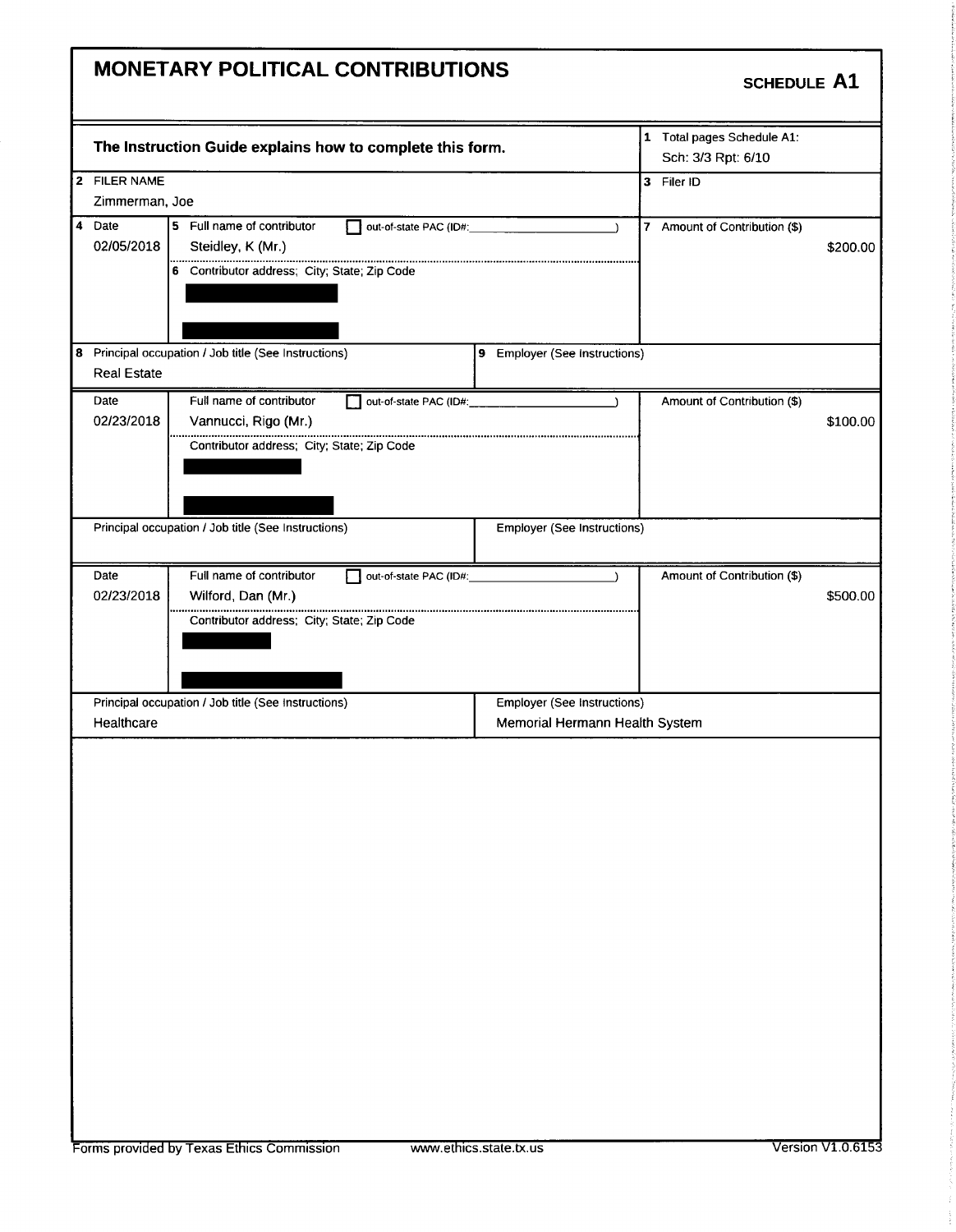#### NON- MONETARY (IN- KIND) POLITICAL CONTRIBUTIONS

| The Instruction Guide explains how to complete this form.<br>2 FILER NAME<br>Zimmerman, Joe |                                                      |    | Total pages Schedule A2:<br>1<br>Sch: 1/1 Rpt: 7/10                                                      |  |
|---------------------------------------------------------------------------------------------|------------------------------------------------------|----|----------------------------------------------------------------------------------------------------------|--|
|                                                                                             |                                                      |    | Filer ID<br>13.                                                                                          |  |
|                                                                                             |                                                      |    |                                                                                                          |  |
| 4<br>TOTAL OF UNITEMIZED IN-KIND POLITICAL CONTRIBUTIONS                                    |                                                      | \$ |                                                                                                          |  |
| 5.<br>Date<br>6 Full name of contributor<br>03/01/2018<br>Fort Bend Publishing Group        | out-of-state PAC (ID#:                               | 8  | In-kind contribution<br>۰9.<br>Amount of<br>contribution (\$);<br>description<br>\$499.0011/3 color page |  |
|                                                                                             | Contributor address; City; State; Zip Code           |    |                                                                                                          |  |
| 10 Principal occupation / Job title (FOR NON-JUDICIAL)                                      | (See instructions)<br>11 Employer (FOR NON-JUDICIAL) |    | (See instructions)                                                                                       |  |
| 12 Contributor's principal occupation (FOR JUDICIAL)                                        | 13 Contributor's job title (FOR JUDICIAL)            |    | (See instructions)                                                                                       |  |
| 14 Contributor's employer/law firm (FOR JUDICIAL)                                           |                                                      |    | 15 Law firm of contributor's spouse (if any) (FOR JUDICIAL)                                              |  |
| 16 If contributor is a child, law firm of parent(s) (if any) (FOR JUDICIAL)                 |                                                      |    |                                                                                                          |  |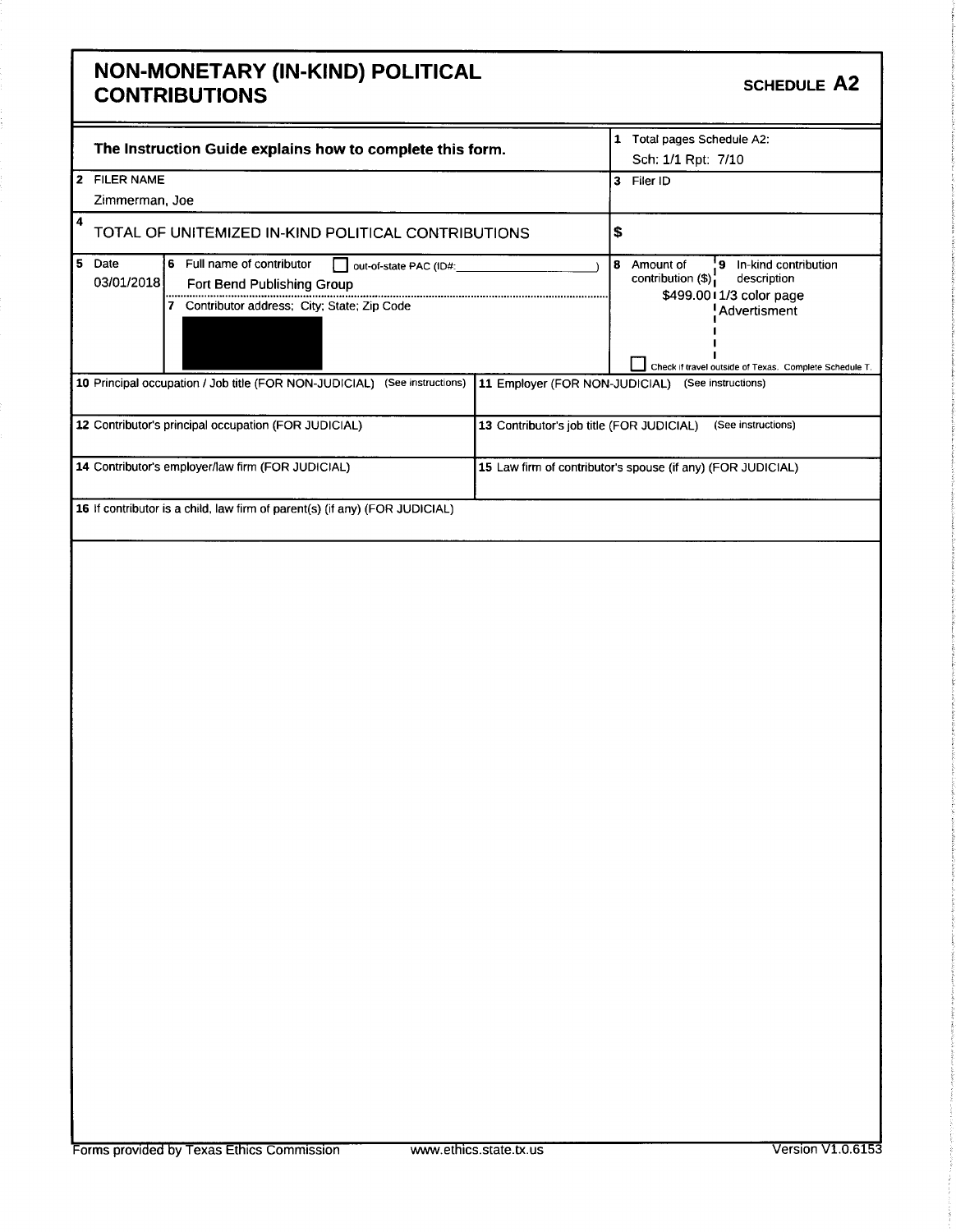| <b>POLITICAL EXPENDITURES FROM POLITICAL</b> |
|----------------------------------------------|
| <b>CONTRIBUTIONS</b>                         |

#### SCHEDULE F1

| <b>Advertising Expense</b><br>Accounting/Banking<br><b>Consulting Expense</b><br>Contributions/ Donations Made By -<br>Candidate/Officeholder/Political Committee<br><b>Credit Card Payment</b> | <b>EXPENDITURE CATEGORIES FOR BOX 8(a)</b><br>Event Expense<br>Loan Repayment/Reimbursement<br>Solicitation/Fundraising Expense<br>Office Overhead/Rental Expense<br>Fees<br><b>Transportation Equipment &amp; Related Expense</b><br>Food/Beverage Expense<br>Polling Expense<br><b>Travel in District</b><br>Gift/Awards/Memorials Expense<br>Printing Expense<br><b>Travel Out of District</b><br>Legal Services<br>Salaries/Wages/Contract Labor<br>OTHER (enter a category not listed above)<br>The instruction Guide explains how to complete this form. |
|-------------------------------------------------------------------------------------------------------------------------------------------------------------------------------------------------|----------------------------------------------------------------------------------------------------------------------------------------------------------------------------------------------------------------------------------------------------------------------------------------------------------------------------------------------------------------------------------------------------------------------------------------------------------------------------------------------------------------------------------------------------------------|
| 1 Total pages Schedule F1: 2 FILER NAME                                                                                                                                                         | 3 Filer ID                                                                                                                                                                                                                                                                                                                                                                                                                                                                                                                                                     |
| Sch: 1/3 Rpt: 8/10                                                                                                                                                                              | Zimmerman, Joe                                                                                                                                                                                                                                                                                                                                                                                                                                                                                                                                                 |
| 4 Date                                                                                                                                                                                          | 5 Payee name                                                                                                                                                                                                                                                                                                                                                                                                                                                                                                                                                   |
| 03/03/2018                                                                                                                                                                                      | <b>Icenhower Consulting</b>                                                                                                                                                                                                                                                                                                                                                                                                                                                                                                                                    |
| 6 Amount $(\$)$<br>\$1,553.08                                                                                                                                                                   | 7 Payee address;<br>State: Zip Code<br>City;                                                                                                                                                                                                                                                                                                                                                                                                                                                                                                                   |
| 8<br><b>PURPOSE</b><br>ΟF                                                                                                                                                                       | (a) Category (See Categories listed at the top of this schedule)<br>(b) Description                                                                                                                                                                                                                                                                                                                                                                                                                                                                            |
| <b>EXPENDITURE</b>                                                                                                                                                                              | Check if travel outside of Texas. Complete Schedule T.<br><b>Consulting Expense</b>                                                                                                                                                                                                                                                                                                                                                                                                                                                                            |
|                                                                                                                                                                                                 | Check if Austin, TX, officeholder living expense<br>Campaign consulting and expenses                                                                                                                                                                                                                                                                                                                                                                                                                                                                           |
|                                                                                                                                                                                                 |                                                                                                                                                                                                                                                                                                                                                                                                                                                                                                                                                                |
| 9<br>Complete ONLY if direct<br>expenditure to benefit C/OH                                                                                                                                     | Candidate/Officeholder name<br>Office held<br>Office sought                                                                                                                                                                                                                                                                                                                                                                                                                                                                                                    |
| Date                                                                                                                                                                                            | Payee name                                                                                                                                                                                                                                                                                                                                                                                                                                                                                                                                                     |
| 02/04/2018                                                                                                                                                                                      | <b>Icenhower Consulting</b>                                                                                                                                                                                                                                                                                                                                                                                                                                                                                                                                    |
| Amount (\$)                                                                                                                                                                                     | Payee address;<br>State: Zip Code<br>City:                                                                                                                                                                                                                                                                                                                                                                                                                                                                                                                     |
| \$2,936.00                                                                                                                                                                                      |                                                                                                                                                                                                                                                                                                                                                                                                                                                                                                                                                                |
| <b>PURPOSE</b>                                                                                                                                                                                  |                                                                                                                                                                                                                                                                                                                                                                                                                                                                                                                                                                |
| ΟF                                                                                                                                                                                              | (a) Category (See Categories listed at the top of this schedule)<br>(b) Description<br>Check if travel outside of Texas. Complete Schedule T.                                                                                                                                                                                                                                                                                                                                                                                                                  |
| <b>EXPENDITURE</b>                                                                                                                                                                              | <b>Consulting Expense</b><br>Check if Austin, TX, officeholder living expense                                                                                                                                                                                                                                                                                                                                                                                                                                                                                  |
|                                                                                                                                                                                                 | Campaign consulting and Expenses                                                                                                                                                                                                                                                                                                                                                                                                                                                                                                                               |
| Complete ONLY if direct<br>expenditure to benefit C/OH                                                                                                                                          | Office held<br>Candidate/Officeholder name<br>Office sought                                                                                                                                                                                                                                                                                                                                                                                                                                                                                                    |
| Date                                                                                                                                                                                            | Payee name                                                                                                                                                                                                                                                                                                                                                                                                                                                                                                                                                     |
| 03/03/2018                                                                                                                                                                                      | Magana Media                                                                                                                                                                                                                                                                                                                                                                                                                                                                                                                                                   |
| Amount (\$)<br>\$3,500.00                                                                                                                                                                       | State; Zip Code<br>Payee address;<br>City;                                                                                                                                                                                                                                                                                                                                                                                                                                                                                                                     |
| <b>PURPOSE</b>                                                                                                                                                                                  | (b) Description<br>(a) Category (See Categories listed at the top of this schedule)                                                                                                                                                                                                                                                                                                                                                                                                                                                                            |
| OF<br><b>EXPENDITURE</b>                                                                                                                                                                        | Check if travel outside of Texas. Complete Schedule T.<br><b>Advertising Expense</b>                                                                                                                                                                                                                                                                                                                                                                                                                                                                           |
|                                                                                                                                                                                                 | Check if Austin, TX, officeholder living expense<br>Campaign 2018 Marketing and Research                                                                                                                                                                                                                                                                                                                                                                                                                                                                       |
| Complete ONLY if direct<br>expenditure to benefit C/OH                                                                                                                                          | Office held<br>Candidate/Officeholder name<br>Office sought                                                                                                                                                                                                                                                                                                                                                                                                                                                                                                    |
|                                                                                                                                                                                                 |                                                                                                                                                                                                                                                                                                                                                                                                                                                                                                                                                                |
|                                                                                                                                                                                                 |                                                                                                                                                                                                                                                                                                                                                                                                                                                                                                                                                                |
| Forms provided by Texas Ethics Commission                                                                                                                                                       | <b>Version V1.0.6153</b><br>www.ethics.state.tx.us                                                                                                                                                                                                                                                                                                                                                                                                                                                                                                             |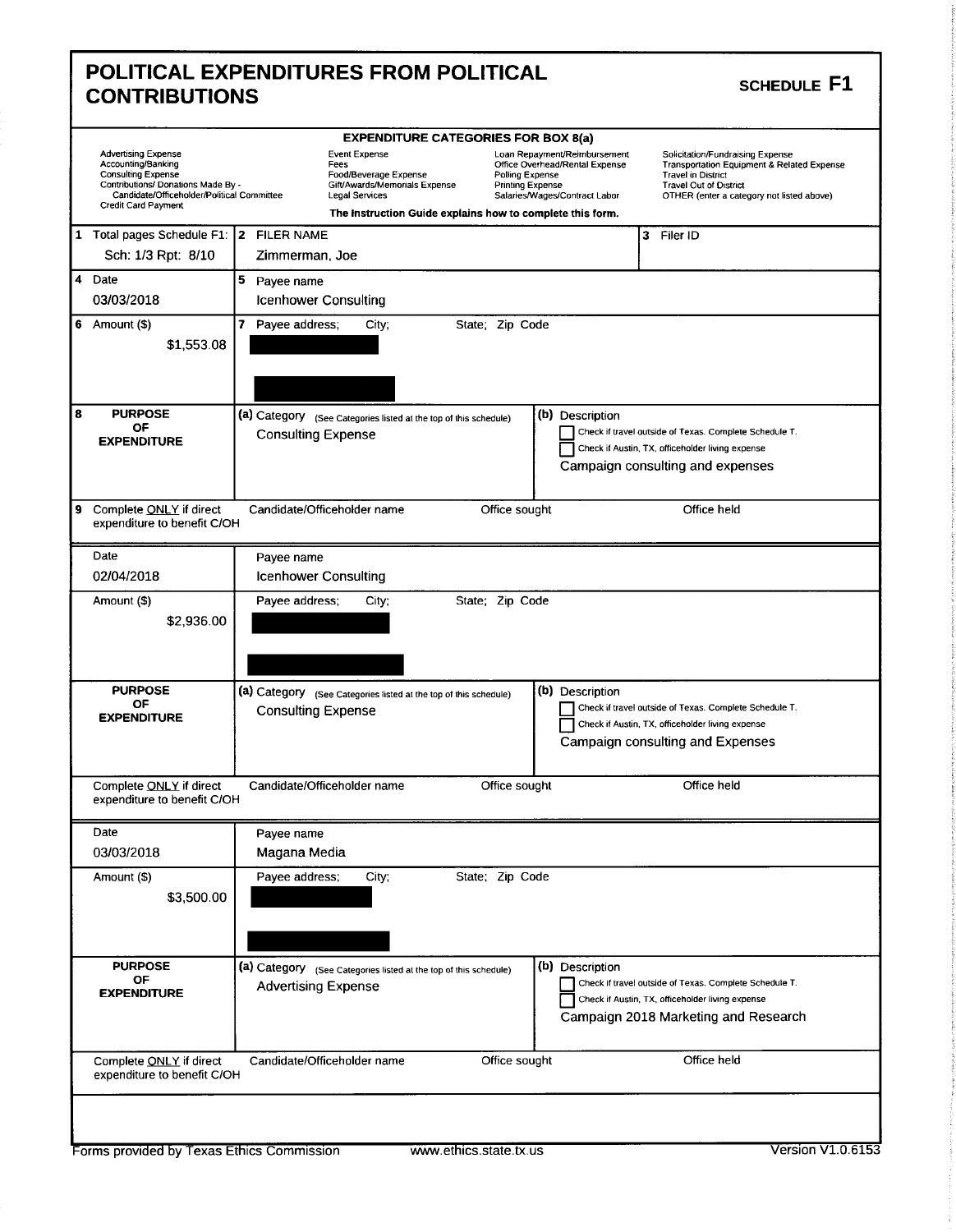| <b>POLITICAL EXPENDITURES FROM POLITICAL</b><br><b>CONTRIBUTIONS</b> |  |
|----------------------------------------------------------------------|--|
| <b>EXPENDITURE CATEGORIES FOR BOX 8(a)</b>                           |  |

### SCHEDULE F1

|                                                                                                                                                                                                 |                                                                                                                 | <b>EXPENDITURE CATEGORIES FOR BOX 8(a)</b>                                                                                                                                                                 |                                                                                                                                                                                                      |
|-------------------------------------------------------------------------------------------------------------------------------------------------------------------------------------------------|-----------------------------------------------------------------------------------------------------------------|------------------------------------------------------------------------------------------------------------------------------------------------------------------------------------------------------------|------------------------------------------------------------------------------------------------------------------------------------------------------------------------------------------------------|
| <b>Advertising Expense</b><br>Accounting/Banking<br><b>Consulting Expense</b><br>Contributions/ Donations Made By -<br>Candidate/Officeholder/Political Committee<br><b>Credit Card Payment</b> | <b>Event Expense</b><br>Fees<br>Food/Beverage Expense<br>Gift/Awards/Memorials Expense<br><b>Legal Services</b> | Loan Repayment/Reimbursement<br>Office Overhead/Rental Expense<br>Polling Expense<br><b>Printing Expense</b><br>Salaries/Wages/Contract Labor<br>The instruction Guide explains how to complete this form. | Solicitation/Fundraising Expense<br><b>Transportation Equipment &amp; Related Expense</b><br><b>Travel in District</b><br><b>Travel Out of District</b><br>OTHER (enter a category not listed above) |
| $\mathbf{1}$<br>Total pages Schedule F1:  2 FILER NAME<br>Sch: 2/3 Rpt: 9/10                                                                                                                    | Zimmerman, Joe                                                                                                  |                                                                                                                                                                                                            | 3 Filer ID                                                                                                                                                                                           |
| 4 Date<br>02/04/2018                                                                                                                                                                            | 5 Payee name<br>Magana Media                                                                                    |                                                                                                                                                                                                            |                                                                                                                                                                                                      |
| 6 Amount $(\$)$<br>\$3,500.00                                                                                                                                                                   | 7 Payee address;<br>City;                                                                                       | State; Zip Code                                                                                                                                                                                            |                                                                                                                                                                                                      |
| 8<br><b>PURPOSE</b><br>OF<br><b>EXPENDITURE</b>                                                                                                                                                 | (a) Category (See Categories listed at the top of this schedule)<br><b>Advertising Expense</b>                  | (b) Description                                                                                                                                                                                            | Check if travel outside of Texas. Complete Schedule T.<br>Check if Austin, TX, officeholder living expense<br>Campaign 2018 Marketing and Research                                                   |
| 9<br>Complete ONLY if direct<br>expenditure to benefit C/OH                                                                                                                                     | Candidate/Officeholder name                                                                                     | Office sought                                                                                                                                                                                              | Office held                                                                                                                                                                                          |
| Date<br>04/02/2018                                                                                                                                                                              | Payee name<br>Paypal                                                                                            |                                                                                                                                                                                                            |                                                                                                                                                                                                      |
| Amount (\$)<br>\$56.06                                                                                                                                                                          | Payee address;<br>City;                                                                                         | State; Zip Code                                                                                                                                                                                            |                                                                                                                                                                                                      |
| <b>PURPOSE</b><br>ОF<br><b>EXPENDITURE</b>                                                                                                                                                      | (a) Category<br>(See Categories listed at the top of this schedule)<br>Fees                                     | (b) Description<br>PayPal Fees                                                                                                                                                                             | Check if travel outside of Texas. Complete Schedule T.<br>Check if Austin, TX, officeholder living expense                                                                                           |
| Complete ONLY if direct<br>expenditure to benefit C/OH                                                                                                                                          | Candidate/Officeholder name                                                                                     | Office sought                                                                                                                                                                                              | Office held                                                                                                                                                                                          |
| Date<br>02/24/2018                                                                                                                                                                              | Payee name<br>Scott, Mike (Mr.)                                                                                 |                                                                                                                                                                                                            |                                                                                                                                                                                                      |
| Amount (\$)<br>\$500.00                                                                                                                                                                         | Payee address;<br>City;                                                                                         | State; Zip Code                                                                                                                                                                                            |                                                                                                                                                                                                      |
| <b>PURPOSE</b><br>OF<br><b>EXPENDITURE</b>                                                                                                                                                      | (a) Category (See Categories listed at the top of this schedule)<br><b>Advertising Expense</b>                  | (b) Description<br>Graphics                                                                                                                                                                                | Check if travel outside of Texas. Complete Schedule T.<br>Check if Austin, TX, officeholder living expense                                                                                           |
| Complete ONLY if direct<br>expenditure to benefit C/OH                                                                                                                                          | Candidate/Officeholder name                                                                                     | Office sought                                                                                                                                                                                              | Office held                                                                                                                                                                                          |
|                                                                                                                                                                                                 |                                                                                                                 |                                                                                                                                                                                                            |                                                                                                                                                                                                      |
| Forms provided by Texas Ethics Commission                                                                                                                                                       |                                                                                                                 | www.ethics.state.tx.us                                                                                                                                                                                     | Version V1.0.6153                                                                                                                                                                                    |